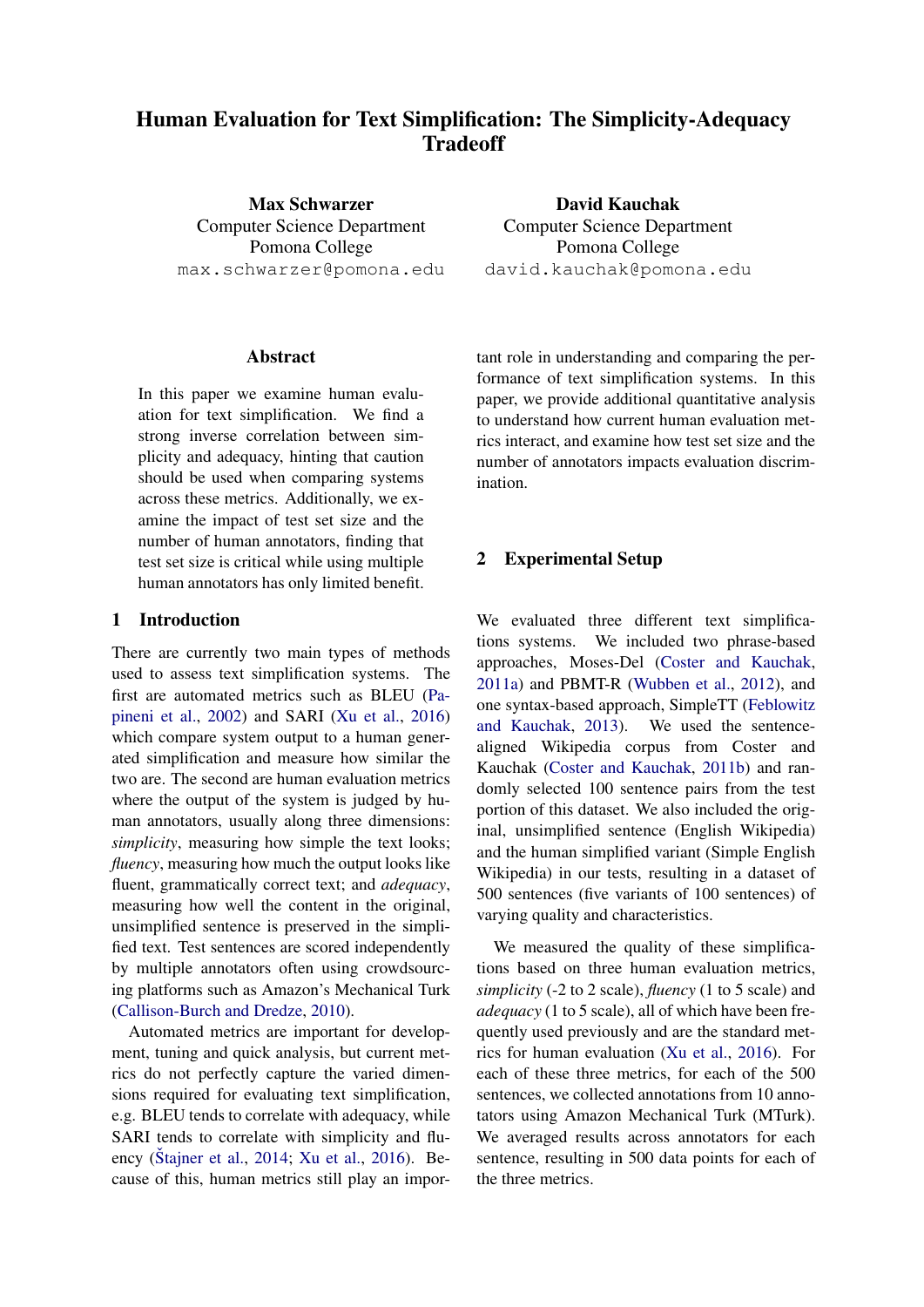

<span id="page-1-0"></span>Figure 1: Simplicity vs adequacy for all the sentences in the test set

## 3 Results

#### 3.1 Correlations between metrics

We noticed two correlations between metrics: simplicity is negatively correlated with adequacy  $(R^2 = 0.21, p \ll 0.0001)$ , and adequacy is positively correlated with fluency  $(R^2 = 0.07,$  $p \ll 0.0001$ ). There was no significant correlation between simplicity and fluency. Figure [1](#page-1-0) shows a plot of the relationship between simplicity and adequacy with line of best fit drawn.

## 3.2 Test set size

To investigate how large a test set is required, we randomly sampled 1,000 samples with replacement from our original dataset to create new datasets of increasing size ranging from 10 sentences to 100,. We then measured the degree to which the results of the (smaller) resamples were correct by comparing the ranked pairs of the five approaches to the full test set. We measured if two systems were different using a paired  $t$ -test  $(p < 0.01)$  and then measured agreement using Kendall's Tau. We present the results here for adequacy, though similar trends were seen for the other metrics.

Figure [2](#page-1-1) shows the plot of Kendall's Tau vs. the test set size. For small test sets, we can frequently either make the wrong conclusion or are unable to draw the correct conclusion. With test set sizes around 50-60 sentences the performance levels off, though it still continues to increase slightly.

A related question is how many annotators should be used. To test this, we kept the sentence sized fixed, but randomly sampled with replace-



<span id="page-1-1"></span>Figure 2: Kendall's Tau on adequacy for 100 sentences with increasing number of annotators per sentence.

ment a new dataset with increasing number of annotators (from 1 to 10). Even with just a single annotator (though not the *same* annotator for all 100 samples) we achieve strong agreement with  $a \tau = 0.92$  and by increasing to just two annotators we reach a peak of  $\tau = 0.95$ . After that, adding additional annotators does not significantly improve the discriminating power.

Finally, we examined the situation where only a fixed number of annotations are available (e.g., due to financial constraints). We fixed the total number of annotations at 100, and tested every possible test size with 1 to 10 annotators per sentence (rounding down when necessary). We found that ranking agreement monotonically decreased as more annotators were used per sentence, indicating that test set size should be prioritized.

## 4 Discussion

Our finding that adequacy and simplicity are negatively correlated suggests a common, underlying fact: removing material from a sentence will make it simpler, while reducing its adequacy. Critically, this correlation suggests that caution should be used when comparing systems across all three metrics: *improvement in one metric and not the other may be due to this inverse relationship rather than actual system performance.*

For test set size, we suggest that using multiple annotators per sentence, particularly beyond two, is not beneficial for human evaluation. Instead, more sentences should be evaluated to improve the robustness of the results.